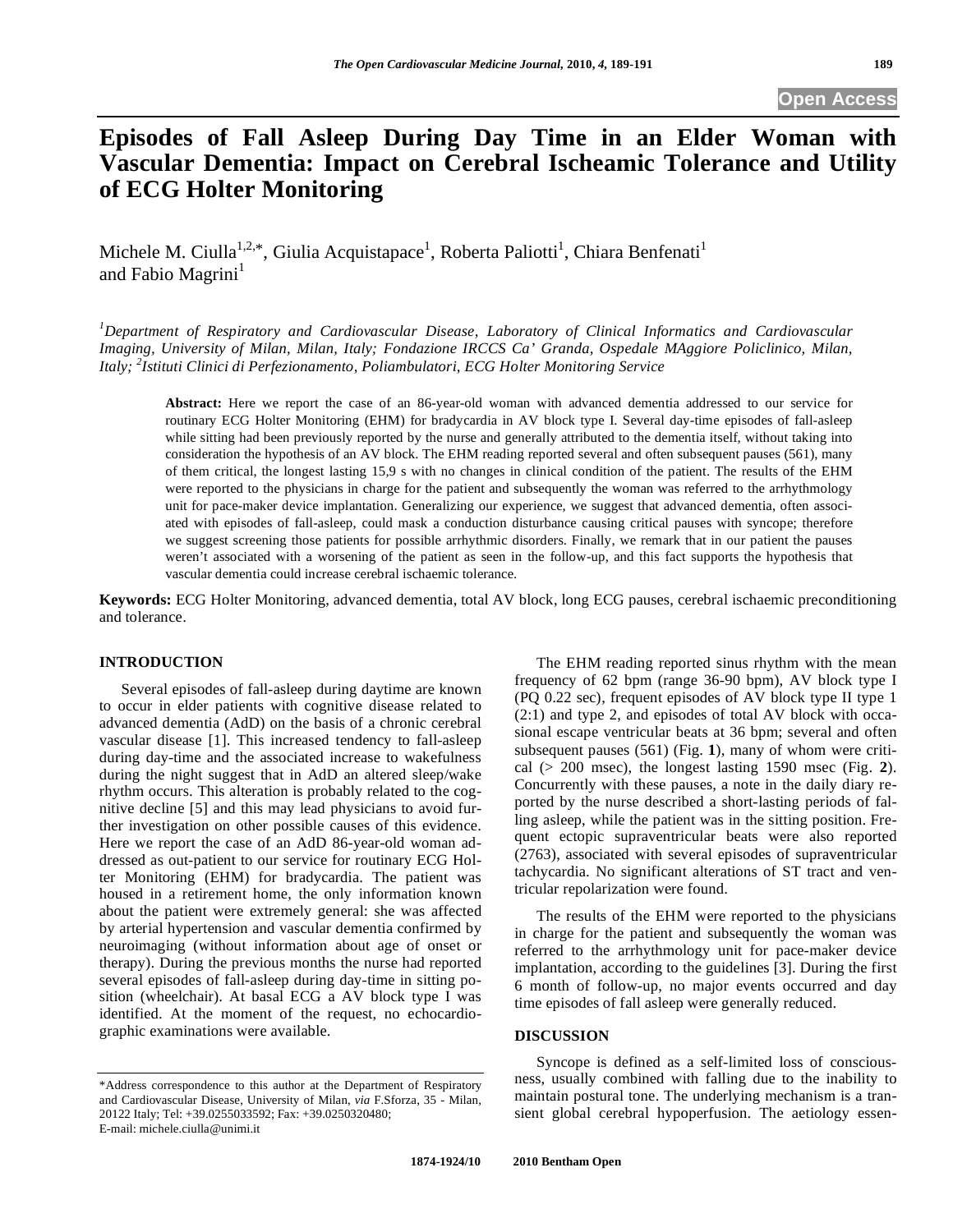**Fig. (1).** A sample of 29 minutes (from 07:00 am to 07:29 am) ECG Holter monitoring tracing showing several pauses of more than 2 sec  $(n=31)$ .

tially includes cardiac disorders (structured heart disease or arrhythmias), neurally-mediated reflex syndromes, orthostatic hypotension and carotid sinus syndrome. History and physical examination will lead to the diagnosis in up to 50% of cases [2]. In patients with arrhythmic syncope, a poor prognosis can be expected if syncope is misdiagnosed, particularly when arrhythmias occur in a patient with advanced heart disease [3]. The most important step is to differentiate patients with heart disease from others, since the mortality of these patients is doubled [3]. EHM is one of the most useful techniques to approach this population: it is affordable and valuable for the investigation of heart rate and rhythm over a long period of time [4]. According to the flow chart for diagnosis of syncope in the elderly [2], episodes described as short-lasting periods of falling asleep could be interpreted as cardiac syncope. In these patients, the onset of

syncope is rapid, usually without premonitory symptoms, the recovery is spontaneous with almost immediate restoration of appropriate behavior and orientation [6] and no resuscitation is needed. A typical syncopical episode is shorter than 20 s and in the rare cases in which syncope duration is longer, the differentiation between syncope and other causes of loss of consciousness can be difficult. Within 5 to 15 s after cerebral hypoperfusion loss of consciousness, paleness and loss of muscle tone with subsequent falling occur. After > 15 s of hypoperfusion, there may be jerking movements including urinary or faecal incontinence, which has to be differentiated mainly from epilepsy. Some disorders in which loss of consciousness does not result from sudden transient global cerebral hypoperfusion are misdiagnosed as syncope [2].